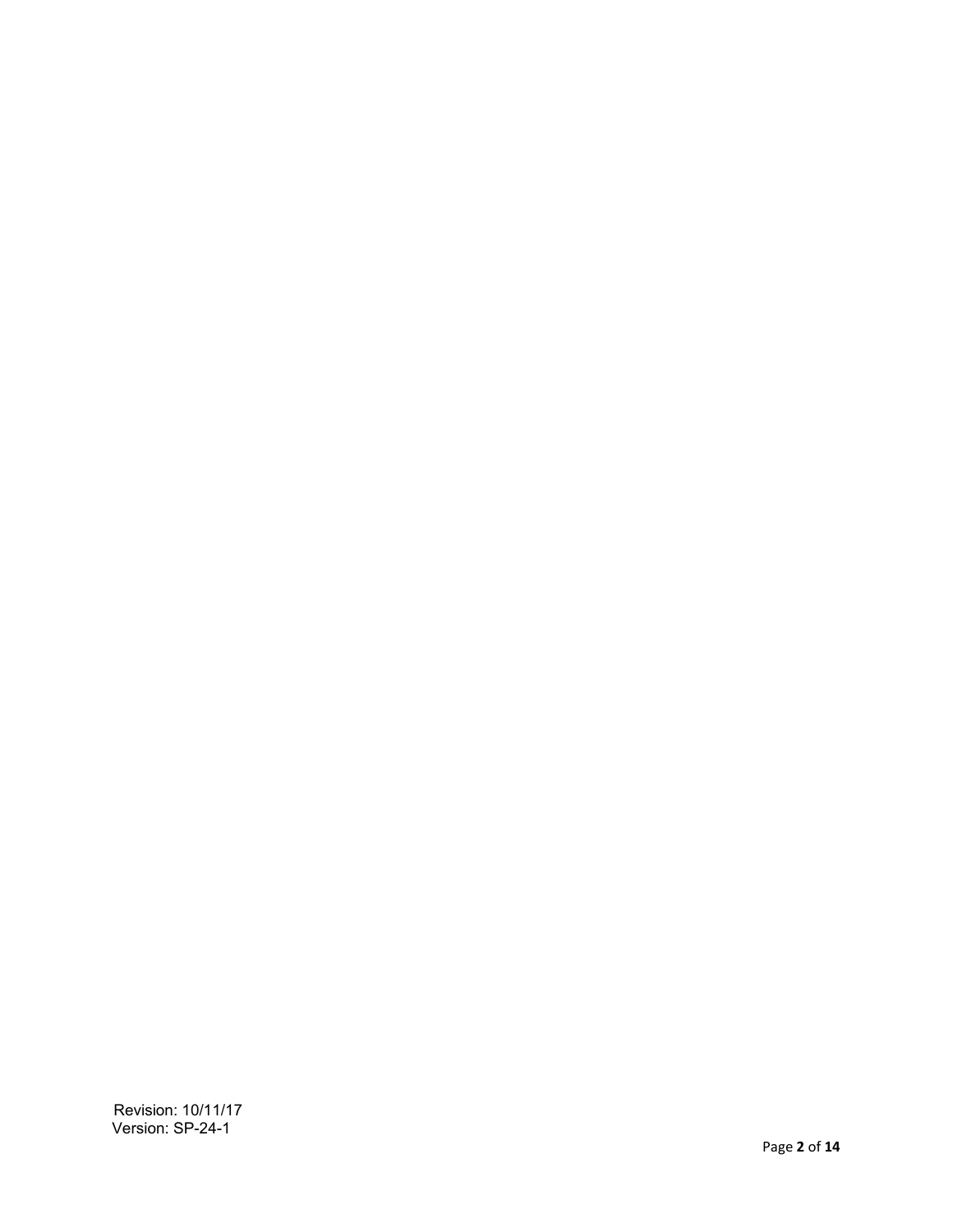# 1.03 SUBMITTALS

- A. Submit manufacturer's product literature including datasheet and drawing pack for specific model, including options.
- B. Provide high resolution photo.
- C. Provide, upon request, Glasswing Installation & Maintenance manual.
- D. Provide, upon request, site specific drawings detailing product placement, arrangement and wiring.

# 1.04 DELIVERY, STORAGE, AND HANDLING

- A. Deliver equipment and materials to specified location in manufacturer's packaging undamaged, complete with installation instructions.
- B. Store off ground, under cover, protected from weather and construction activities. For periods of extended storage the equipment will be kept in an environment that regulates temperature and humidity.
- C. Use forklift, pallet jack, or specified number of personnel for moving equipment, observing manufacturer's safety instructions at all times.

# 1.05 PROJECT/SITE CONDITIONS

- A. Install Fastlane Glasswing Optical Turnstiles with Glass Panels on level, finished floor, and in strict accordance with manufacturer's installation chapter in the provided Installation & Maintenance manual.
- B. Install Fastlane Glasswing Optical Turnstile on manufacturer-supplied Floor Protector System to rest on a level finished floor.

# 1.06 WARRANTY

A. Manufacturer's standard form in which manufacturer agrees to repair or replace components of optical turnstile system that fail in materials or workmanship within specified warranty period. Failures include, but are not limited to, the following: faulty circuit boards (PCB), infrared beams, and mechanical components. Warranty Period: 1 year from date of shipment or 2 years from installation with on-line product registration using manufacturer's Fastlane *Connect* remote services.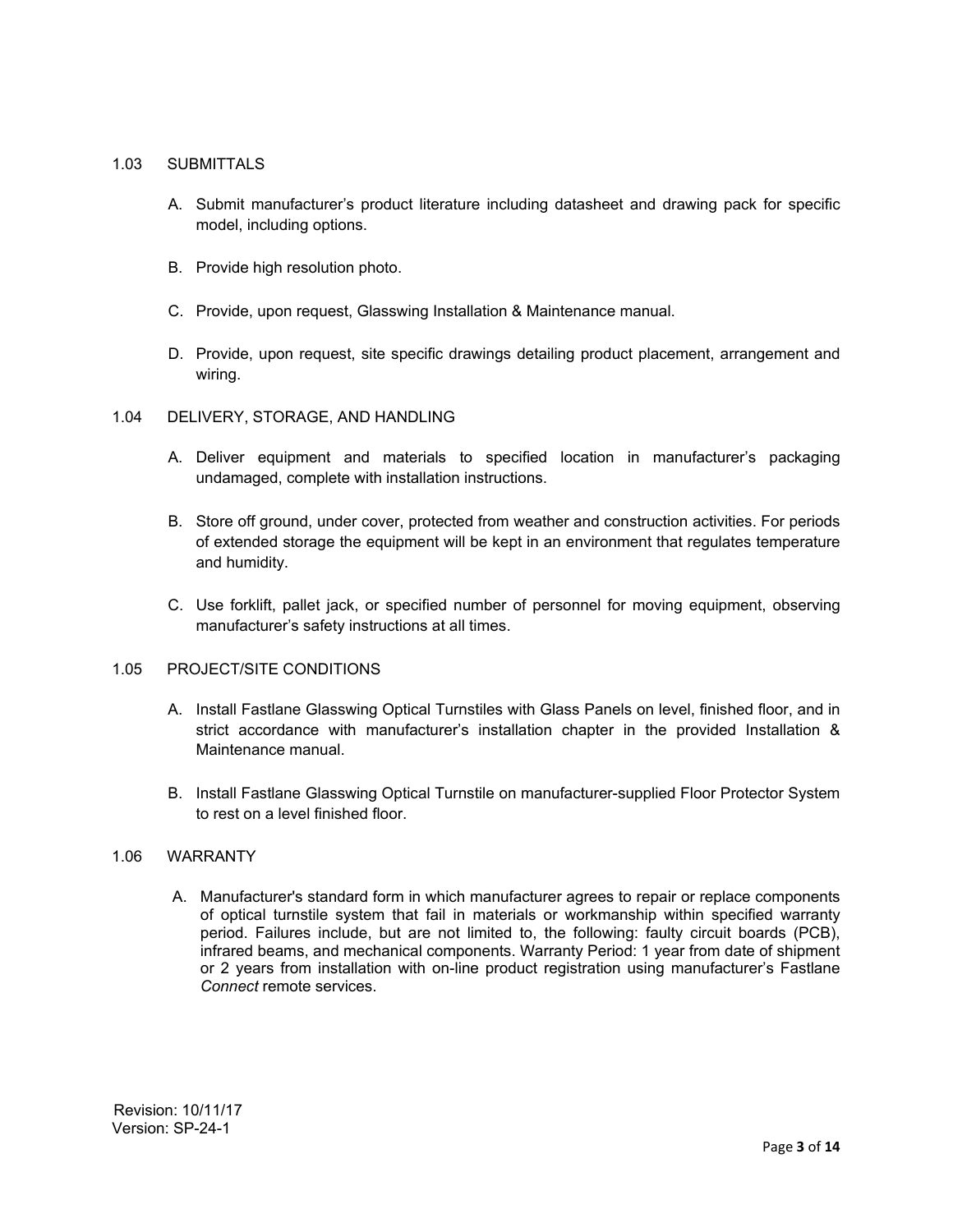#### **PART II - PRODUCTS**

# 2.01 MANUFACTURER

A. Integrated Design Ltd Feltham Point Air Park Way Feltham Middlesex TW13 7EQ United Kingdom Tel (0) 208 890 5550 Fax (0) 208 890 2444

#### 2.02 PRODUCT

A. Fastlane Glasswing with Retracting Glass Panels, NO SUBSTITUTIONS. Include the following options: TCP/IP connections, Fastlane Desktop Remote Control Unit, Fastlane Touchscreen Remote, or Fastlane Connect.

#### 2.03 CONSTRUCTION

- A. Exterior:
	- 1. End Panels: stainless steel 304 grade 240 grit (Satin No. 4) horizontal grain (standard).
	- 2. Side Panels: stainless steel 304 grade 240 grit (Satin No. 4) horizontal grain (standard) with polycarbonate filter windows for the infrared beams.
	- 3. Encasement: stainless steel 304 grade 240 grit (Satin No. 4) horizontal grain (standard)
- B. Interior Chassis:
	- 1. Chassis framework must be black satin, powder-coated mild steel
	- 2. 4 No. 10mm mounting studs are required to secure the H Mounting Plate to the floor substrate, the baseplate secures to the H mounting plate using 4 No. M10 bolts.
- C. Decorative Tops:
	- 1. 10mm Black Quartz Corian®
	- 2. Optional 10mm Low Iron Clear Toughened Glass (EN 14179 / ANSI 97.1) with a white underside finish
	- 3. Optional Stainless steel 304 grade 240 grit (Satin No. 4) horizontal grain with optional frosted acrylic inset into panel for reader mounting locations.
	- 4. Optional Custom materials e.g. 20-25mm thick Stone
- D. Glass Wings: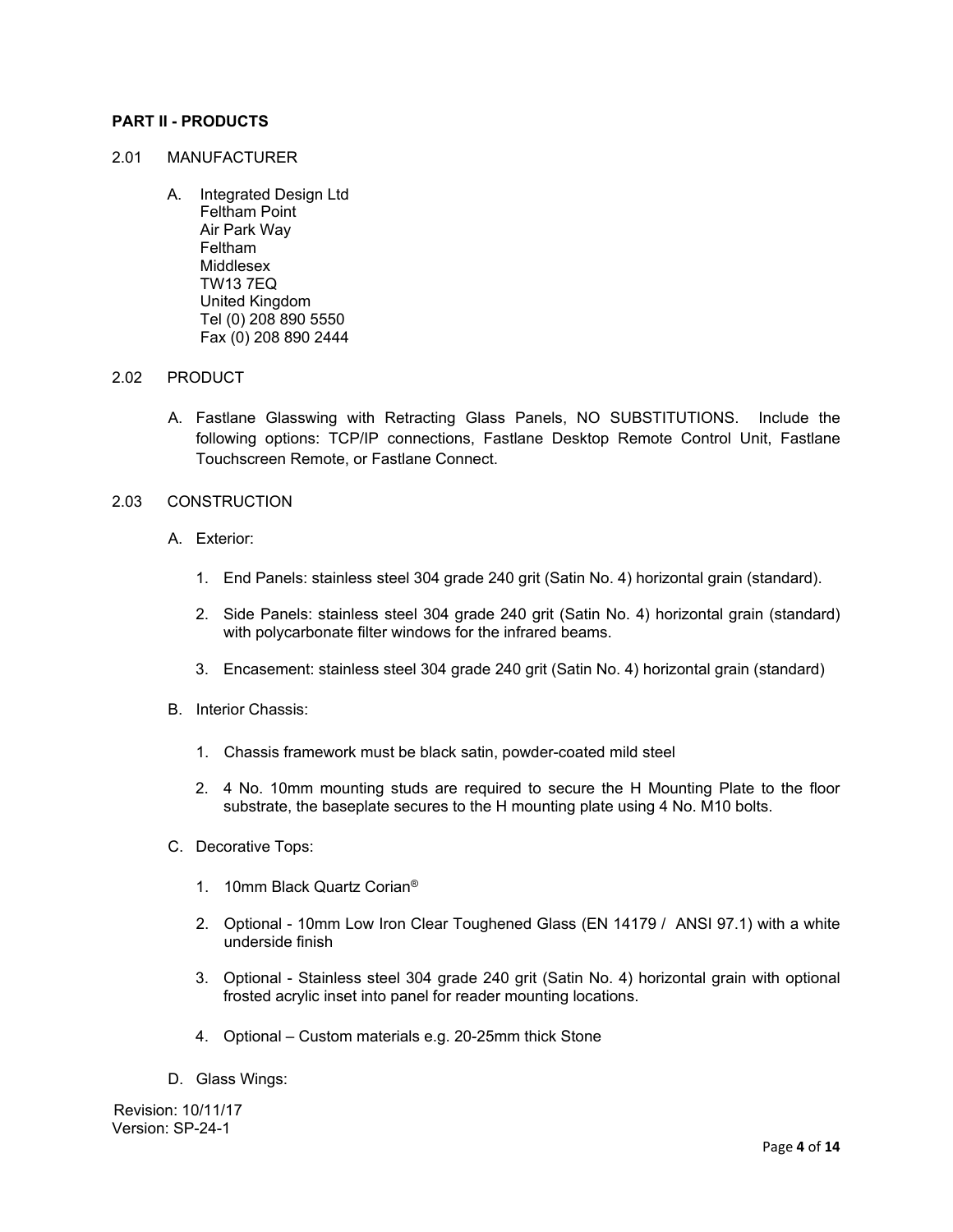- 1. 10mm Toughened Safety Glass (Heat Soaked) to EN 14179 / ANSI 97.1.
- 2. Barrier Height 928mm
- E. Card Reader Window:
	- 1. Optional frosted acrylic inset into end panel
- F. Turnstile Status Display
	- 1. Located on the Right Hand Side of each lane viewed from the entrance/exit
	- 2. The Indicator is provided by LEDs diffused through frosted clear acrylic inset into the top of the end panel, dimensions vary by end panel type and pedestal width.
- G. Enclosure: Compact Width Model
	- 1. Dimensions
		- a. Elliptical end panel model Length 1500mm, Width 308mm, Height 960mm
		- b. Square end panel model Length 1252mm, Width 308mm, Height 960mm
	- 2. Pedestal weight (Interlane) 80Kg
- H. Enclosure: Standard Width Model
	- 1. Dimensions
		- a . Elliptical end panel model Length 1500mm, Width 372mm, Height 960mm
		- b. Square end panel model Length 1252mm, Width 372mm, Height 960mm
	- 2. Pedestal weight (Interlane) 110Kg
- I. Enclosure: Wide Width Model
	- 1. Dimensions
		- a . Elliptical end panel model Length 1500mm, Width 452mm, Height 960mm
		- b. Square end panel model Length 1252mm, Width 452mm, Height 960mm
	- 2. Pedestal weight approx. 120Kg
- J. Unit enclosure shall provide an Ingress Protection rating of IP20.

# 2.04 EQUIPMENT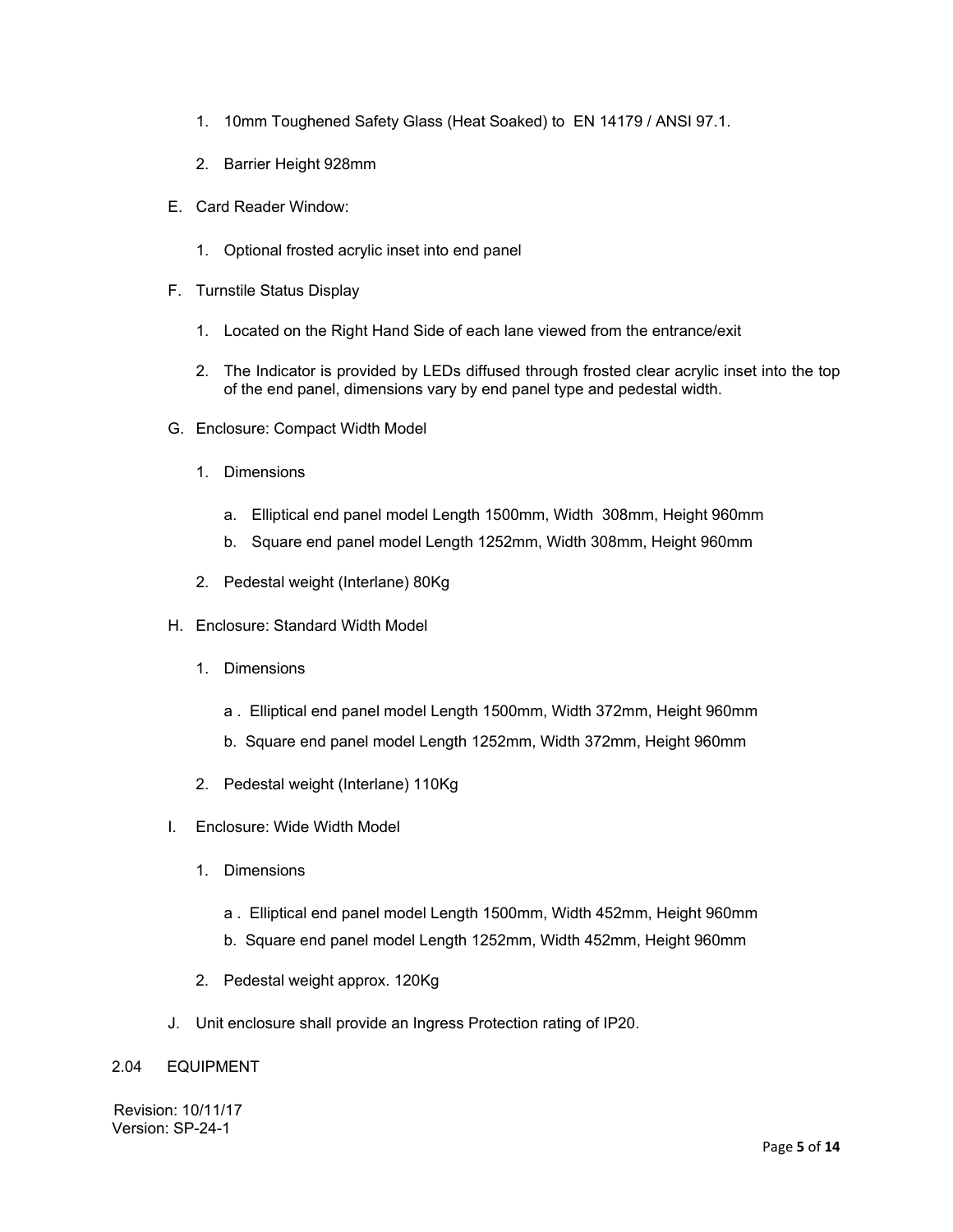- A. General: Two or more adjacent pedestals utilising pulsed infrared beams to create an invisible electronic field between pedestals, monitoring the passage of individuals entering and leaving a facility, discriminating between people and nuisances (such as common briefcases, umbrellas, and rolling carts); with retracting glass wings to physically deter unauthorised individuals from passing through the lane. A normally close mode is used to deter an unauthorised user from pushing through. Standard Lane widths of 550mm, 660mm and 914mm are available using the Compact, Standard and Wide enclosure widths respectively. All calibrations, feature set selections and diagnostics are built in to the unit managed on board by the relevant processor cards. Must not require a Windows based PC to operate.
- B. Types of units: The system shall consist of a Transmit Pedestal (TX) and a Receive Pedestal (RX) to provide a single lane, and Interlane Pedestals (INT) to form additional lanes between the RX and TX pedestals.
- C. Capabilities [System Requirements]:
	- 1. Detect and deter unauthorised persons from entering into the protected area.
	- 2. Detect unauthorised persons more than 5 mm at waist height, behind an authorised person, that is "tailgating" or "piggybacking."
	- 3. Detect direction of movement, that is, entry and exit.
	- 4. Verify entry into the protected area following authorisation.
	- 5. Provide alarm outputs on detection of a violation by means of:
		- a. Local sounders and indicators
		- b. Remote sounder output
	- 6. Operate in bi-directional, single direction, no entry or free access modes.
	- 7. Minimize false alarms through the use of infrared beams connected to intelligent detection algorithms.
	- 8. Process a high number of people without security guard intervention, unless access is rejected by the system or a system anomaly occurs.
	- 9. Ensure a fast throughput, up to one person per second, subject to the access control system.
	- 10. Buffering multiple inputs from an access control system to maximize throughput.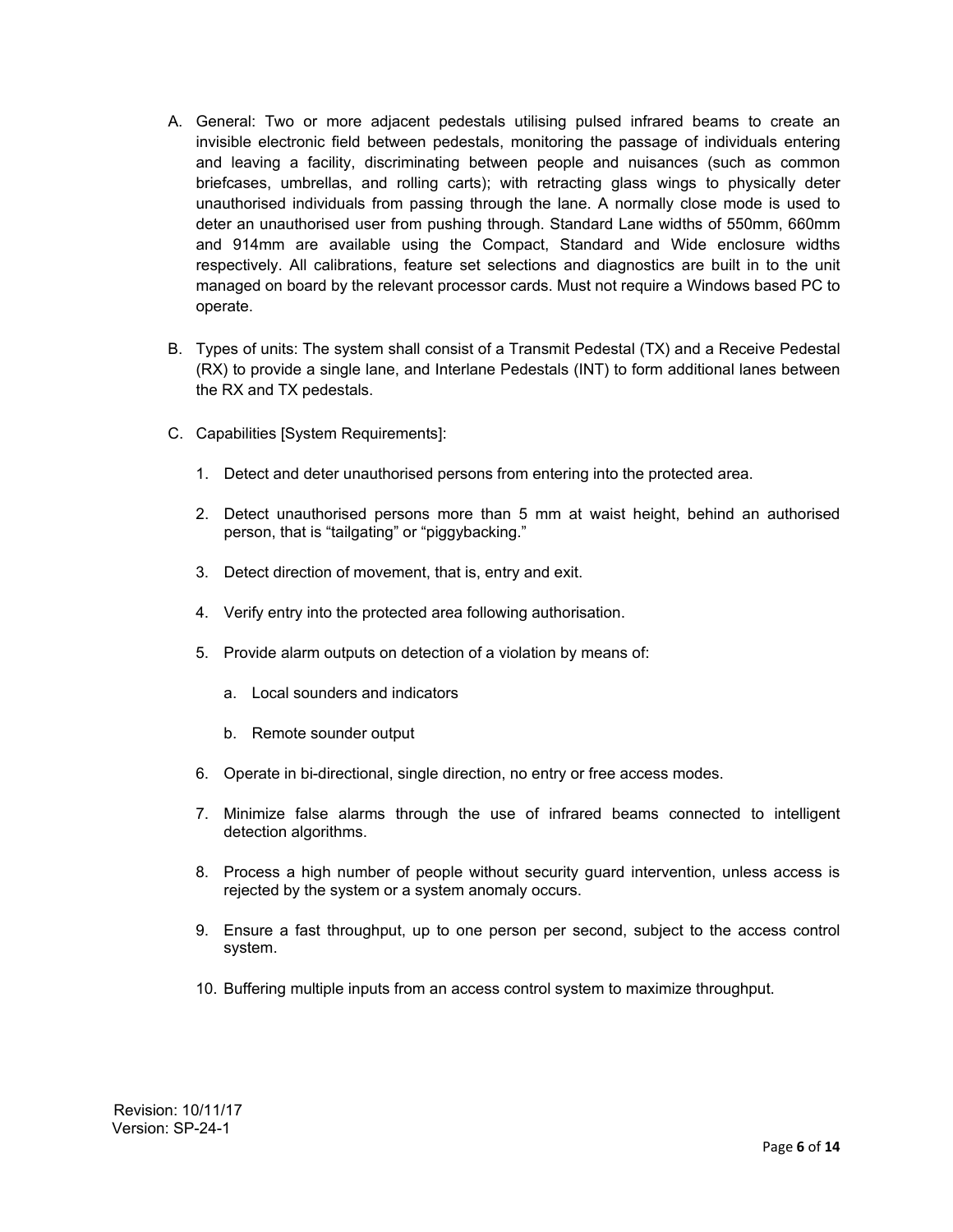- 11. Easy to use.
- 12. Allow free movement for wheelchair users with DDA width lanes.
- 13. Allow safe emergency egress through a fire alarm input to open the glass panels.
- 14. Entry and exit with an authorised card, biometric, or other credential.
- 15. Entry and exit that is unauthorised causing an alarm.
- 16. Authorised card being read by the system but no entry or exit taking place using an optional alarm configuration.
- 17. Card presented for entry but exit occurring causing an alarm.
- 18. Card presented for exit but entry occurring causing an alarm.
- 19. Obstruction of an infrared beam path causing an alarm.
- 20. Create an alarm for a person forcing the glass wings back into the pedestal, forced entry.
- D. Fastlane Optical System
	- 1. Intelligently monitored infrared beam matrix: Up to 32 beam paths per lane.
		- a. IR Beams with distributed processing for maximum signal analysis. Every 4 infrared beam paths have a dedicated microprocessor coupled to a custom-designed system controller. These technologies work together to create an "entity management" system that 'thinks' in real time to accurately position the size, shape, and speed of individual entities in the lane.
		- b. Superfluous user behavior tolerated by the software without generating an alarm condition due to:
			- i. Partial passage through the beams and moving back out again.
			- ii. Hesitation in the beam field for less than a pre-selected number of seconds.
			- iii. Presenting a card for authorisation while within the beam-field, but before completing passage through it.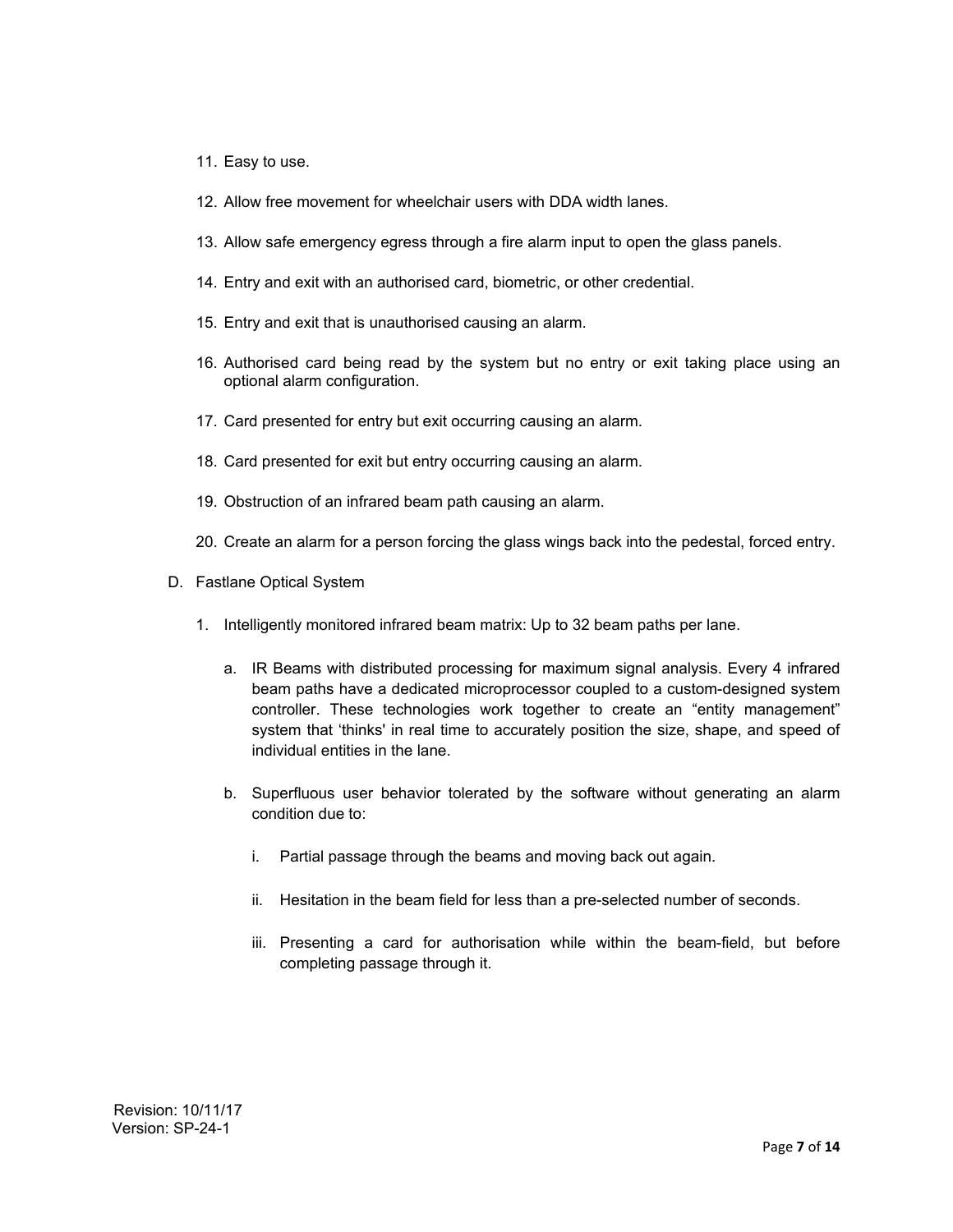- 2. Access request transaction speed: Time delay of no greater than 100ms in signaling passage through the beams and readying the turnstile for the next user except when a greater delay is caused by the attached access control system.
	- a. The optical system must be capable of throughput of up to 1 person per second.
	- b. The system throughput including barrier operation and access control system is better than 40 persons per minute.
- 3. Glass Panel Control Beams: 4 direct beam paths reduce the velocity or stop the barrier movement in the event that a user is in the path of an operating barrier.
- 4. Visitor Management System: Allows an unlimited number of people to pass through the lane. Once the visitors have entered and the system no longer sees anyone entering or exiting for 3 seconds, the glass panels return to the closed position.
- E. Operating Modes
	- 1. Optical turnstile mode where by the glass panel barriers are positioned to the exit end of the lane and the system operates as an optical-only turnstile.
	- 2. Normally closed mode where by the barriers are closed (centered within the lane) and open away from requested and authorised direction of travel.
	- 3. Visitor entry mode where the turnstile opens upon visitor request and allows free travel through the turnstile without issuing an alarm. Once the visitors have entered and the system no longer sees anyone entering or exiting for 3 seconds, the beam operations return to their original security setting.
	- 4. Emergency unit must have a dedicated input for integration with a fire control panel to receive fire alarm signals. When the emergency signal is activated, glass barriers will open in the exit direction and remain open to allow unobstructed passage. Once the emergency signal is deactivated, the unit must return to the operating mode immediately preceding the alarm.
	- 5. Power Fail unit must have glass wing barriers that open automatically with internal auxiliary power option in the event of power failure. Without this option, barriers may be easily pushed into the pedestals. Once power is restored, unit must return to the operating mode immediately preceding the event.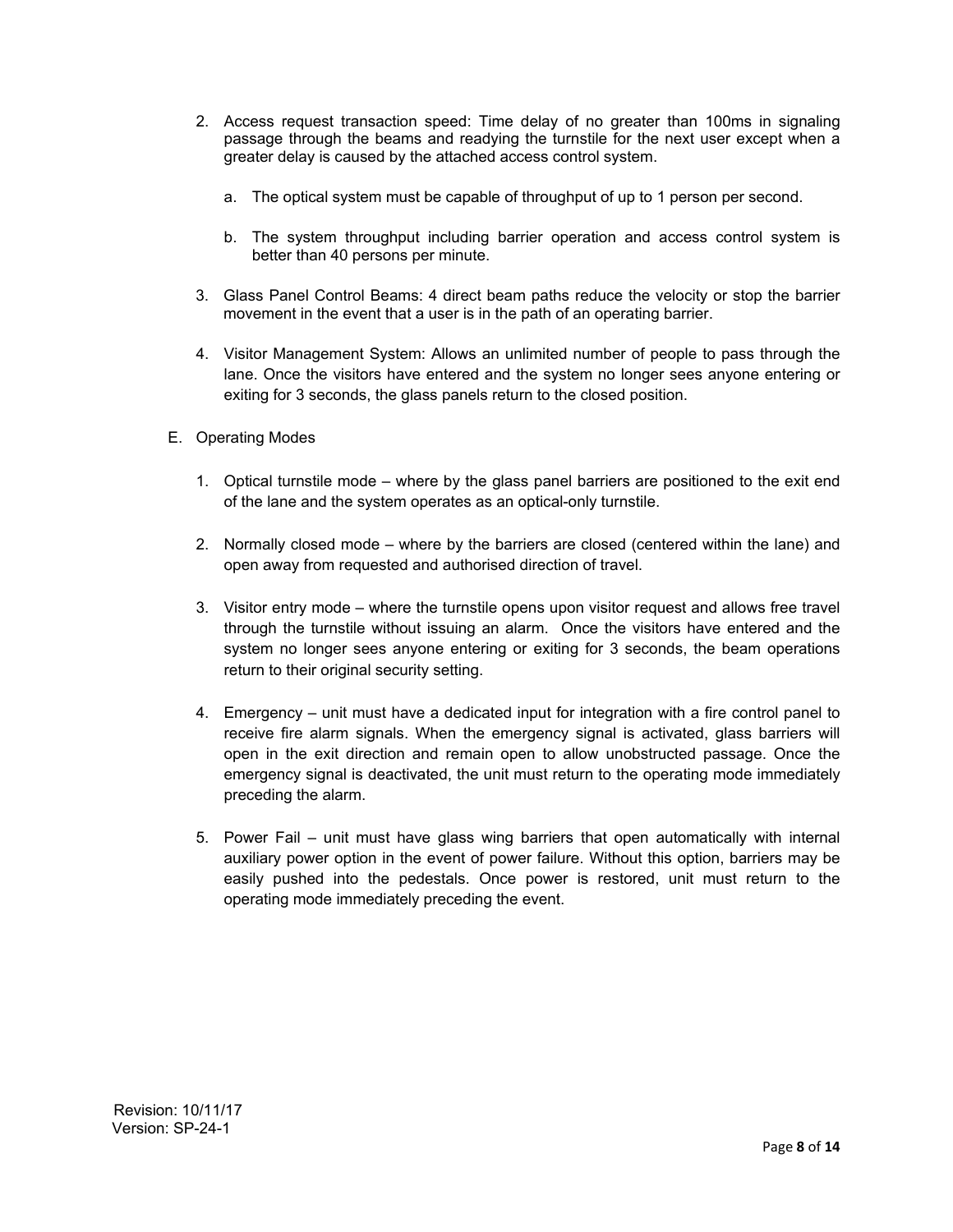# F. Inputs:

- 1. Entry Request: Normally Open dry contract. Closing on request for <1 second
- 2. Exit Request: Normally Open dry contract. Closing on request for <1 second
- 3. Entry Visitor Request: Normally Open momentary closing switch contacts
- 4. Exit Visitor Request: Normally Open momentary closing switch contacts
- 5. Ethernet port
- G. Outputs:
	- 1. Voltage-free relay contacts rated 24Vdc @ 500mA for the following functions for alarm indicators, and to provide turnstile and entry and exit door emulation.
	- 2. Output to Access control System:
		- a. Access monitoring (used as confirmation of access after authorisation)
			- i. Entry: Normally closed (opening for 1s)
			- ii. Exit: Normally closed (opening for 1s)
		- b. Alarm 1: Normally closed (opening for a minimum of 1s)
		- c. Alarm 2: Normally closed (opening for 1s)
	- 3. Two-Stage Audio/Visual Alarm System
		- a. First stage notifies user and guard that someone has entered the lane without authorisation.
			- i. Allows user to back up and attempt authorisation, before going into a full alarm.
			- ii. Guard becomes aware that a lane violation may occur.
		- b. Second stage notifies user and guard that someone has passed through the lane without authorisation.
			- i. Notifies the user that they have passed through the lane without authorisation.
			- ii. Guard becomes aware that a lane violation has occurred and to take appropriate action.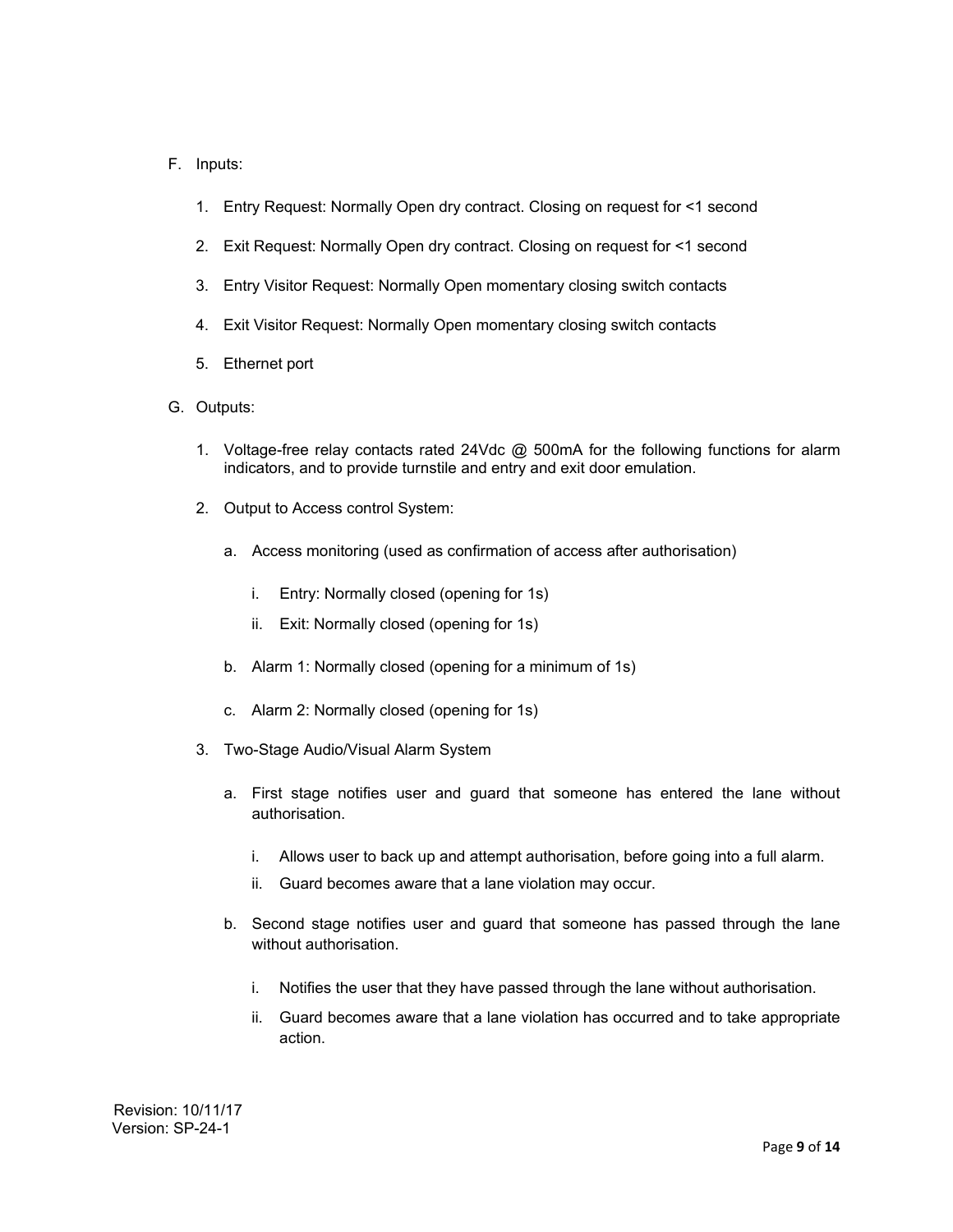- 4. Audible Alarms: Provide for each lane triggered in an alarm condition.
	- a. Local alarm sounders.
	- b. Relay Contact: utilised to trigger external alarm systems.
	- c. Secondary sounder that will be triggered in the event of "forced entry," that is, an individual tries to push through the glass panels after an alarm event.
- 5. Status Display: Provide for each lane a visual indication of the status of the lane.
	- a. Standby White
	- b. Please Proceed Green
	- c. Red Lane closed
	- d. Flashing Red Alarm.
- H. Power Requirements:
	- 1. Pedestal: Low voltage 24Vdc supply current 1.3A maximum per barrier
		- a. Hazardous voltage must not be present at pedestal to ensure user safety.
	- 2. Power Supply Unit:
		- a. PSU to be remotely installed.
		- b. PSU Wall Mounted Metal Enclosure, approximately 330mm long 200mm wide by 136mm tall.
		- c. PSU input voltage 100Vac to 240Vac at 60/50Hz, connection by 5A fused spur.
- I. Wiring Requirements:
	- 1. Pedestal Wiring: Each Transmit and Receive Pedestals (pedestals with a single motor drive units) requires an independent 24Vdc supply using a minimum conductor cross sectional area of 16 AWG (1.5mm<sup>2</sup>) e.g. Belden 8620 or similar. Interlane Pedestals (pedestals with dual motor drive units) require two independent 24Vdc supplies.
	- 2. Fastlane System Interconnect: A CAT5 cable (provided) between the Transmit and Receive or Interlane pedestals for each lane to facilitate power, synchronization of infrared beams, and motor driver communication.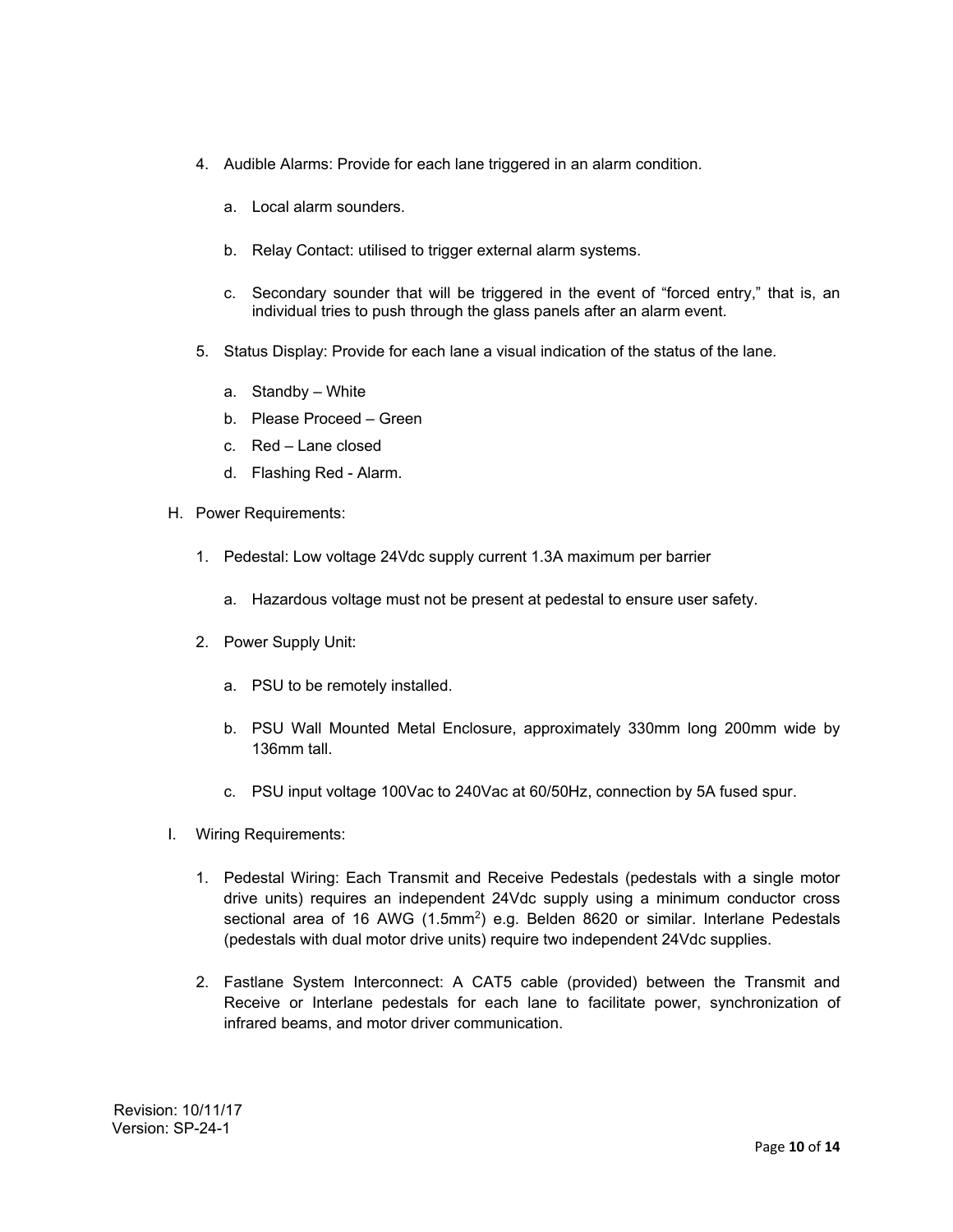- 3. Earth Cables: earth connection from each pedestal to ground, using a green/yellow sleeved cable with a minimum conductor cross sectional area of 18 AWG (1mm2).
- 4. Card Readers: as required by access control system manufacturer (typically mounted to pedestal on the right hand side of the lane entrance).
- 5. Access Control Lane Integration: as required by access control system manufacturer. (typically, 10-conductor cable with a minimum conductor cross sectional area of  $0.35$ mm<sup>2</sup> (22 AWG))
- 6. Emergency Input: FP200 or similar from the Fire Panel Normally Closed relay contacts (or 24V signal) to each Interlane and Receive Pedestal.
- 7. Optional IP Connect Multilane or Touchscreen: a twisted pair plus screen e.g. Belden 8302, between Receive and Interlane pedestals (for up to 8 lanes) and either an IP Connect Multi-Lane controller or Touchscreen for RS485 communications with the lanes.
- 8. Optional Remote Control: 8-conductor cable with a minimum conductor cross sectional area of 22 gage (0.35mm<sup>2</sup>). Typically to reception desk or security room.
- 9. TCP/IP cables: An Ethernet cable is required between each Fastlane processor board and a remote location for a hub. The hub may either be connected to the Internet via a router or mobile network connection for remote support.

# 2.05 FACTORY TESTING

A. Fastlane Glasswing Optical Turnstile with retracting glass wings shall be fully assembled and staged as a system at the factory to accommodate soak testing for a period of 48 hours at a minimum to ensure proper operation and electrical connectivity. System shall be inspected for mechanical, electrical and aesthetic condition prior to packaging and shipment.

# 2.06 SECURITY EQUIPMENT

- A. Card Readers: System compatible with major access control technologies for owner-provided card readers of suitable dimensions to be mounted onto pedestals. Must support integration of multiple card readers at each mounting location by manufacturer.
	- 1. Card Reader Mounting at pedestal ends:
		- a. Under, or surface-mounted on Corian decorative top part
		- b. Option at pedestal ends surface-mounted.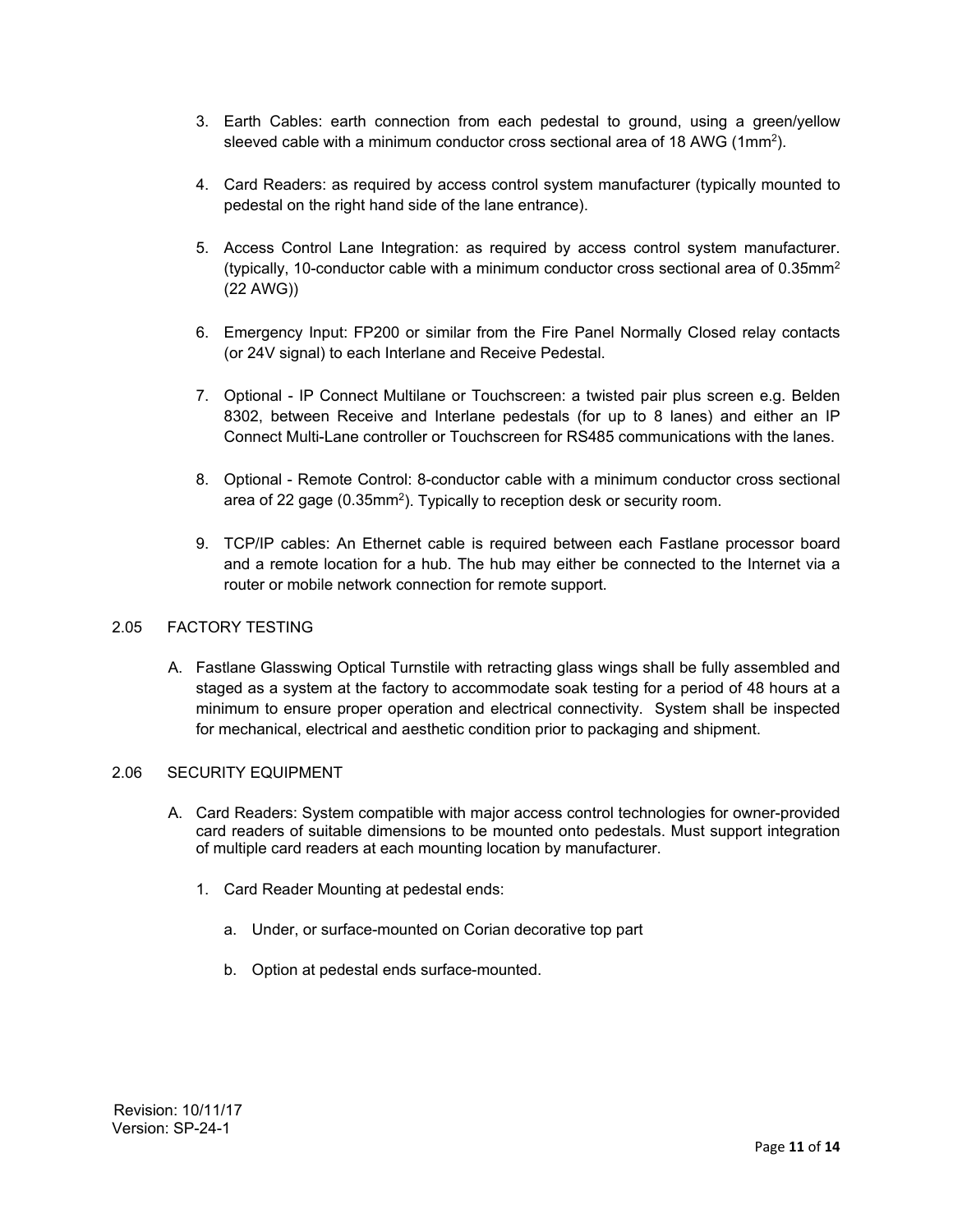- B. Manufacturer-supplied Accessories
	- 1. Touchscreen Remote Control: Optional
		- a. Operational Mode Control through Touchscreen control.
			- i. Optical turnstile mode.
			- ii. Normal mode.
			- iii. Visitor entry
		- b. Provide Visitor Buttons allowing an unlimited number of visitors to pass through the lane in the entry or exit direction.
			- i. Once the visitors have entered and the system no longer sees anyone entering or exiting for 3 seconds, the beam operations return to their original security setting.
		- c. Provide indication designed to illuminate when an alarm is activated to provide a visual indication of the lane alarm status.
		- d. Provide real time population count.
	- 2. Remote Console: Optional
		- a. Provide Visitor Buttons allowing an unlimited number of visitors to pass through the lane in the entry or exit direction
		- b. Provide Alarm Indication
		- c. Key switch
	- 3. IP Connect:

The turnstiles will provide individual TCP/IP addresses when connected to a computer network to enable remote control of function and operation, along with remote monitoring facilities.

4. IP Connect Multi Lane: Optional

A Multi-lane controller is available to remotely control and monitor up to 8 lanes over TCP/IP networks.

- 5. Floor Protectors: Optional. Modular system designed to support turnstile pedestals without need for drilling mounting bolts into floor or running a conduit under floor between pedestals for cables.
- 6. Fastlane Infill System: Optional. A series of decorative glass modular panels that guide users in a desired direction, while complimenting turnstile design.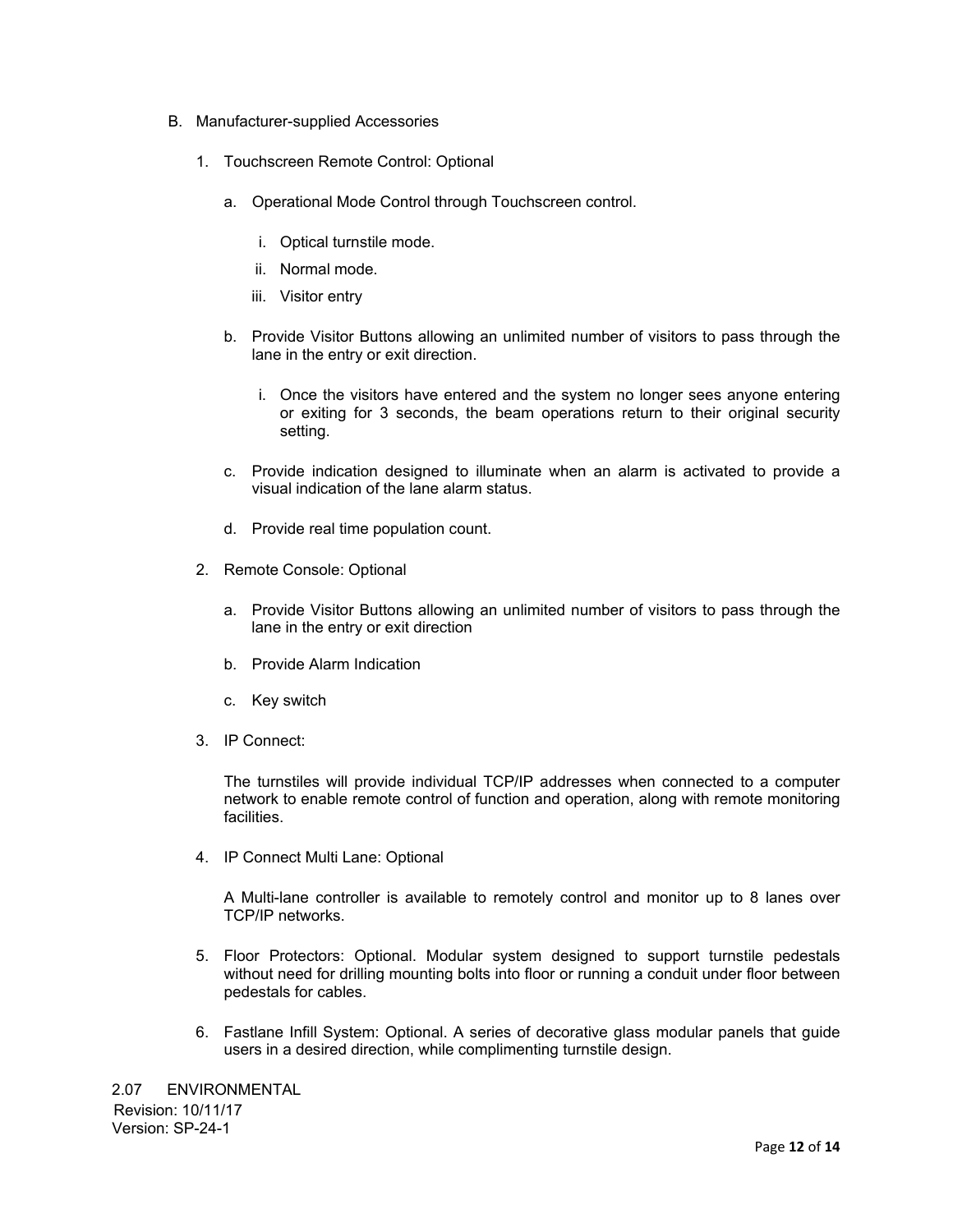- A Product use:
	- 1. Quiescent Energy Consumption per lane: 230 kW hours per annum
	- 2. Maintenance: Annual Interval 12 month interval minimum.
	- 3. Indoor use only.

#### 2.08 SUSTAINABILITY

- A. The product is recyclable at end of life. The following materials are to be distributed to appropriate recycling facilities resulting in a very low residual waste of non-recyclable material.
	- 1. Stainless Steel (sheet material 1mm to 1.5mm thickness)
	- 2. Mild Steel (sheet material 1.2 to 3mm thickness)
	- 3. Plastics
	- 4. Glass
	- 5. Printed circuit boards
	- 6. Special components e.g. gearboxes and motors, power supply modules
- B. The product is supplied on reusable plastic pallets with recyclable carton packaging comprising of the following materials.
	- 1. Corrugated fibre board
	- 2. Foam
	- 3. Polyethylene